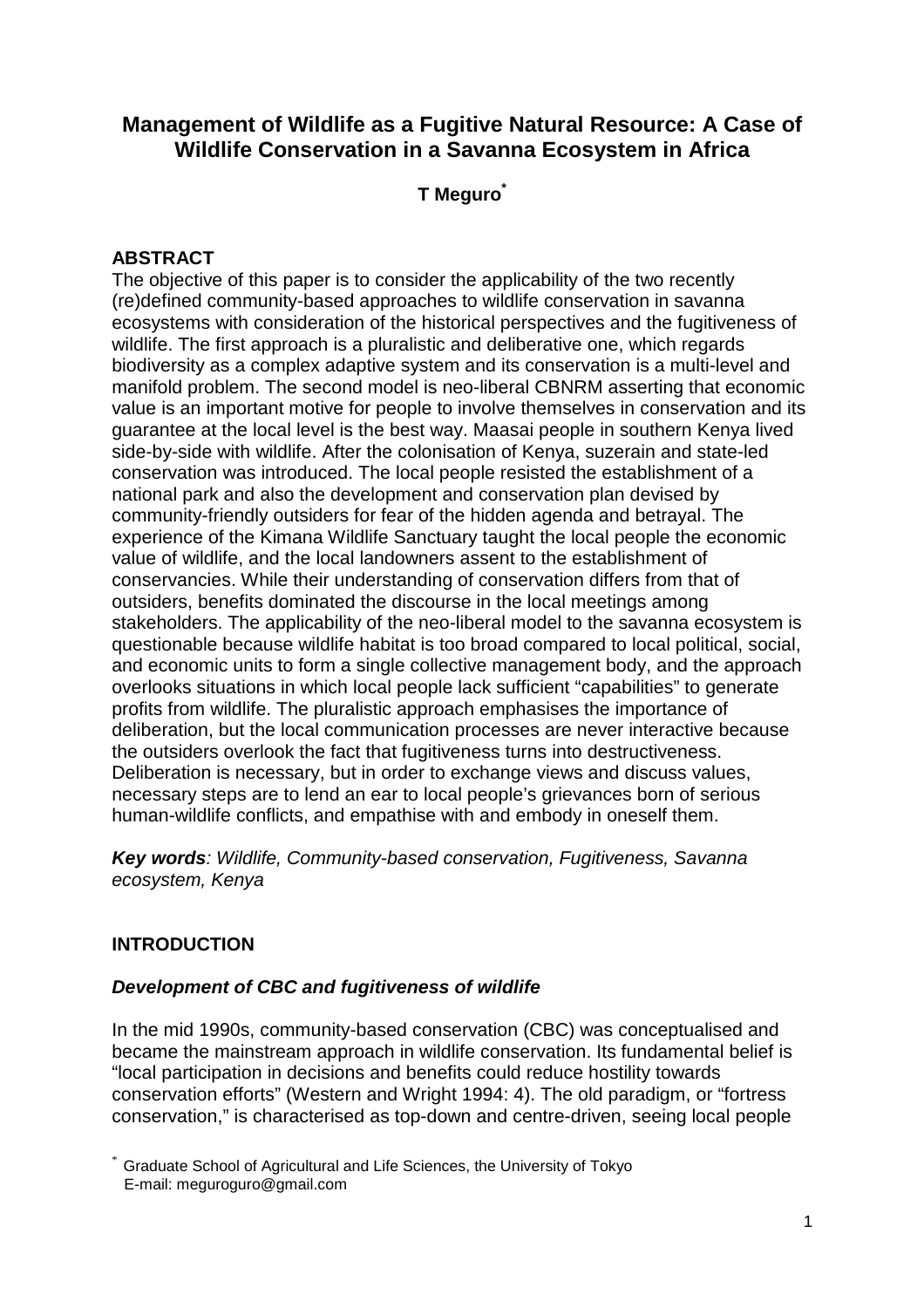as destroyers of nature, and separating nature from people. By contrast, CBC is a bottom-up and grass-roots approach which regards local people as drivers of conservation with their knowledge and skills, and strives for the coexistence of people and wildlife (Western 1994b; Western and Wright 1994). Also, this paradigm shift signifies a change in the focus of conservation from species to ecosystem, and the inclusion of human activities within the dynamics of ecosystems (Berkes 2004; Child 2009a; Western 2003).

Pioneers in modern wildlife conservation in Africa, such as David Western and Graham Child, realised the necessity of a new paradigm before conservation biology emerged in the West (Western 2003). This is because wildlife in savanna ecosystems with which they were concerned was "fugitive resources." Here, "fugitive (wildlife)" means someone or something moves far beyond artificial borders drawn by people (e.g., protected areas) and comes into contact with local people, with positive and negative interaction. Child (2009b: 432) discusses the fact that the fugitiveness of wildlife is connected to the difficulties of internalising the cost and benefits of managing wildlife especially at the individual level. While Woodroffe et al. (2005: 405) point out that such human-wildlife conflicts (HWC) as crop-raiding, livestock predation, and human injury "are inevitable if we are to share the planet with other species," this topic is not documented well in Suich et al. (2009), in which Child (2009b) contributed a concluding chapter.

Since the 1990s, CBC has been discussed both theoretically and experimentally in the realm of wildlife conservation. Empirical studies of CBC widely examine and support "benefit-based approaches," whose common premise is that "tangible benefits from conservation are vital motivational factors for local people to change their attitudes, support conservation efforts, and align their behaviour with conservation goals" (Kideghesho et al. 2007: 2214). The case studies analyse the effects of benefits on local attitudes, which arises from CBC initiatives like direct payments, employment, and social services. The results indicate that the benefits have the potential to reduce local hostility towards conservation. However, the positive effect of benefits is offset by these conditions: undervaluation of benefits by local beneficiaries (Infield and Namara 2001; Parry and Campbell 1992), unfair benefit distribution in local communities (Gillingham and Lee 1999; Songorwa 1999), and greater damage than benefits from wildlife (Archabald and Naughton-Treves 2001). HWC is considered one of the negative factors against "benefit-based" CBC projects. In these studies, for example, the relationships between socio-economic and ecological factors, and people's tolerance of problem animals are examined (Naughton-Treves and Treves 2005). Most of them are survey-based and quantitative, and the historical way local people have dealt with wildlife in their daily life and the social context surrounding it is not explored in detail.

### **Plural deliberation or neo-liberal individualism**

Berkes (2007) states that biodiversity is a complex adaptive system and its conservation is a multi-level and manifold problem in this globalised world, meaning that community institutions are only one layer in vertical and horizontal institutional linkages and we need to broaden our horizons. He cites the importance of partnership and deliberative process among these networks in order to understand the multiple objectives held by various stakeholders (Berkes 2007: 15190–15191).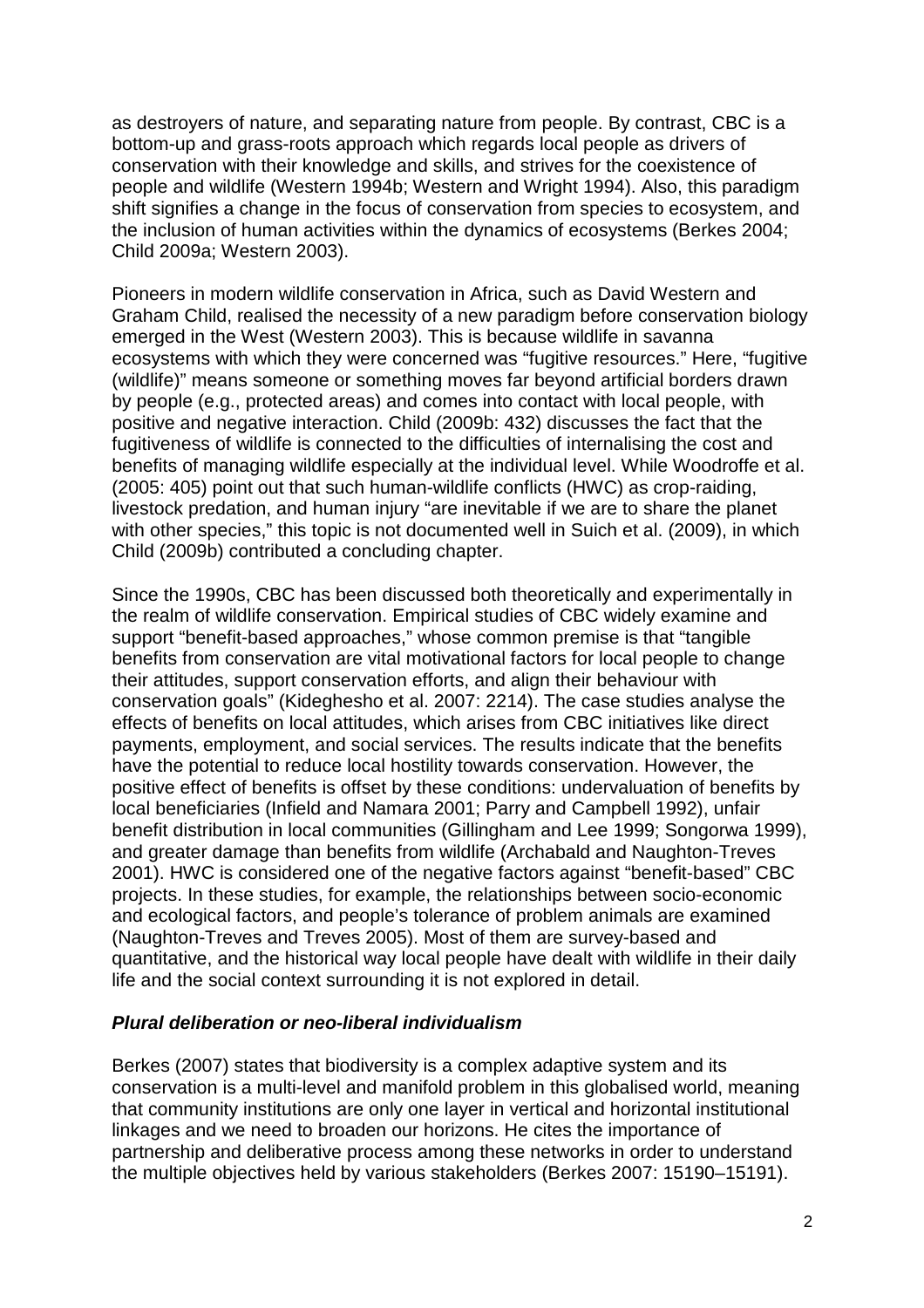When CBC was theorised, it was clearly stated that "no community stands alone today" (Western and Wright 1994: 10), and the goal of CBC is to form local conservation initiatives in a form that is compatible with the interests of outsiders (Western 1994b: 500). CBC is not, in the first place, a prejudicially locally oriented movement, and its scope transcends those of local communities. Berkes (2007) confirms and emphasises this tendency, and presents a pluralistic and deliberative approach as an idea to improve and modify the classical idea of CBC.

By contrast, the neo-liberal community-based approach to wildlife conservation, community-based natural resource management (CBNRM), is formulated from long experience in southern Africa (Child 2004; Suich et al. 2009). Its core philosophy is "price, proprietorship, subsidiarity hypotheses," meaning that "if wildlife is valuable, if this value is captured by the landholder, and if rights are devolved to the lowest level, the probability of successful wildlife and natural resource conservation is greatly increased" (Child 2009a: 4). In this approach, how to organise and manage collective action is one of the most central issues. Child (2009a: 10) says that those who have worked in southern Africa and contributed to the development of this type of CBNRM had similar interests in devolution, institutionalisation, and collective action as commons scholars like Ostrom (1990) did. However, CBNRM, which adapts the sustainable-use paradigm and economic instrumentalism (Jones and Murphree 2004: 64-65), narrows their targets to "those with a highly individualist culture" (Child 2009b: 432). The approach is utilitarian and pays little attention to customary and communal affairs. It is said that aesthetic values like wilderness and recreational values are said to be "important to richer, urban societies," and that what is of more importance in Africa is "jobs and economic growth" (Child 2009a: 12). Western (1994b) says that tangible benefits is the primary concern for local communities, and that conservation based on non-utilitarian values is difficult for local communities to accept. The original concept of CBC and the newly defined CBNRM have similarities with regard to attaching importance to tangible benefits for local initiatives, but it must be noted that Western (1994c: 553-554) takes a cautious stance concerning free trade and mentions the importance of paying attention to the environment and local concerns.

# **Objectives of this article**

The objective of this paper is to consider the applicability of these two recently (re)defined community-based approaches to wildlife conservation in savanna ecosystems with consideration of the fugitiveness of wildlife. The first approach is a pluralistic and deliberative one, which insists that several actors on different scales who have various multiple objectives are concerned with biodiversity conservation, and that in order to have collaboration among them, a deliberative communication process is recommended. The second model is neo-liberal CBNRM. It asserts that economic value is a universally important motive for people to involve themselves in conservation. It also assumes that the importance of economic value overcomes other values, and thus its guarantee at the local level is the best way to engender collective actions and institutionalisation.

The central research question of this article is: Do stakeholders have multiple objectives, views, or understanding concerning wildlife conservation, as the first model states? Or, do economic incentives commonly exceed other motivational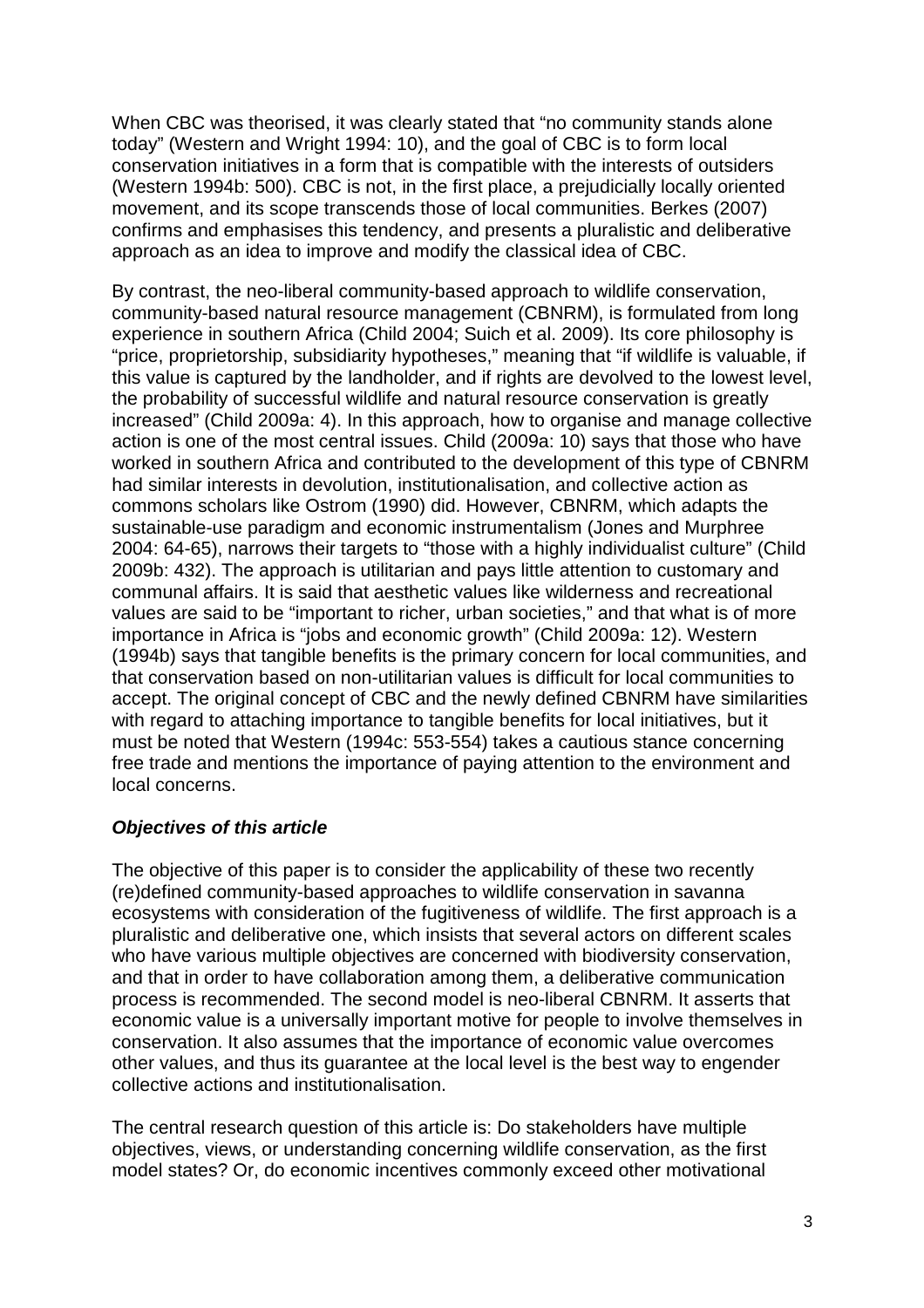factors, making the suppositions of the second approach hold? In the course of inquiring into this question, I adopt a historical perspective and examine what is called the "social memory" of the targeted local community. "Social memory" is defined as "the arena in which captured experience with change and successful adaptations, embedded in a deeper level of value, is actualized through community debate and decision-making processes into appropriate strategies for dealing with ongoing change" (Folke et al. 2005: 453), and it is considered crucially important to plan environmental governance. Besides this, two other explicit questions are also kept in mind: To which extent the argument of each approach is applicable, and in which way fugitiveness affects the processes and results of wildlife conservation.

This article is based on a case study on a savanna ecosystem that used to be the territory of pastoralists in southern Kenya. Wildlife conservation covers numerous types of wildlife species and ecosystems. Therefore, the conclusion of this article may have some limitations in terms of applicability. However, the study site is not only the very site of CBC's "background," but also shares cultural, economic, social, and natural characteristics with other important protected areas in east Africa (e.g., Nairobi, Maasai Mara, Ngorongoro, and Serengeti). The result will contribute to a better understanding, further research and more effective CBC on such areas.

### **METHODS**

Fieldwork was carried out intermittently for about a year between October 2005 and August 2010 in Kimana Group Ranch (GR) in southern Kenya, where Kimana Wildlife Sanctuary, a flagship case of CBC initiatives in the country, was established in the mid-1990s. After this, in the 2000s an international NGO launched a project to form conservancies on wildlife corridors between a national park and the sanctuary. In addition to the preceding literature, including the biographies of conservationists working in this field, general information on the targeted community such as history, political and social structure, changes in local livelihood, human-wildlife relations, and development/conservation projects implemented by outsiders were collected from former and current community leaders (members of the GR committees and those who worked for the local government office as advisory/consultant committee members). Concerning the CBC projects, the kinds of people interviewed in the manner of a semi-structured open-ended interview were: the former and current GR Committees responsible for communication and negotiation with outsiders, staff members of related organisations who were involved in the projects, and those local residents who were involved in CBC activities, such as a former sanctuary manager, game scouts, or interpreters between the community and outsiders.

Participatory observation was conducted at local meetings concerning wildlife conservation to record the opinions of stakeholders and the communication processes among them. These meetings were divided into three groups: one about the establishment of conservancies, another on the choice of a company that would manage the sanctuary from 2009 after the former managing company, and others. When I was not available, field assistants attended meetings and took minutes. In total, information on 29 meetings held between July 2007 and July 2009 was collected.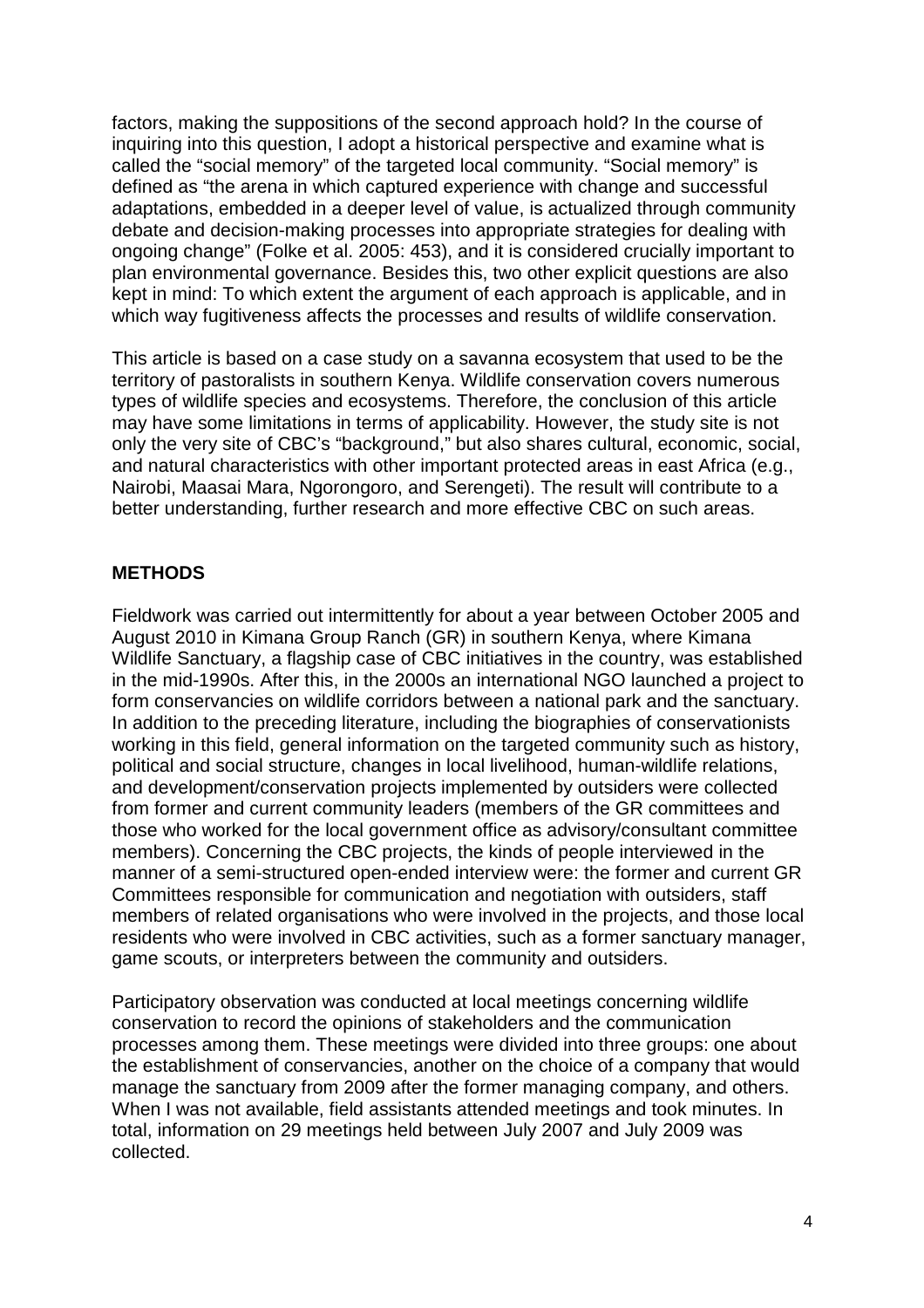# **DESCRIPTION OF RESEARCH SITE**

Kimana Group Ranch (GR, 25,120 ha) is situated in Loitokitok District (about 635,600 ha, before 2007 it was a division in Kajiado District) in Rift Valley Province in Southern Kenya (Fig. 1). The GR was formed in 1972 and now has 843 registered members who have a legal right to GR land that was originally communal with no private allotments. The district has six GRs (Eselenkei, Olgulului, Imbirikani, Kimana, Kuku, and Rombo), with the area of individual landholding mostly on the southern part near the national border, but local people usually move beyond their borders without any procedures. Thus, local residents in a GR included the relatives and friends of the members, some of whom were registered members of other neighbouring GRs. Kimana GR is bordered on the west by Amboseli National Park (39,200 ha), one of the most famous tourist destinations in Kenya because of its African elephants (Loxodonta africana) and views of Mt. Kilimanjaro. Annual rainfall around the park is about 346.5 mm, with occasional droughts (Altmann et al. 2002). There are some rivers and springs due to water veins from Mt. Kilimanjaro and most of Kimana Swamp, whose conservation was the major objective of creating the Kimana Sanctuary because wildlife often go for water from the park, which is inside the GR.



*Figure 1: Map of Loitokitok District*

Loitokitok District is considered the traditional territory of Loitokitok sub-section, a sub-group of the Kisongo section of Maasai people, whose traditional subsistence was semi-nomadic pastoralism. Prior to the 1960s, the people of this sub-section used to migrate with their livestock and household members within their territory, which is basically equivalent to the current Loitokitok District, following irregular rainfall. In the sub-section, three clans (Laiser, Laitayok, and Molelian) are found, but (sub-)sections, not clans, are the foundations of political and social units that autonomically govern territory (Spencer 2004). Cattle are important in terms of subsistence, culture, and social life (Homewood and Rodgers, 1991; Western, 2002).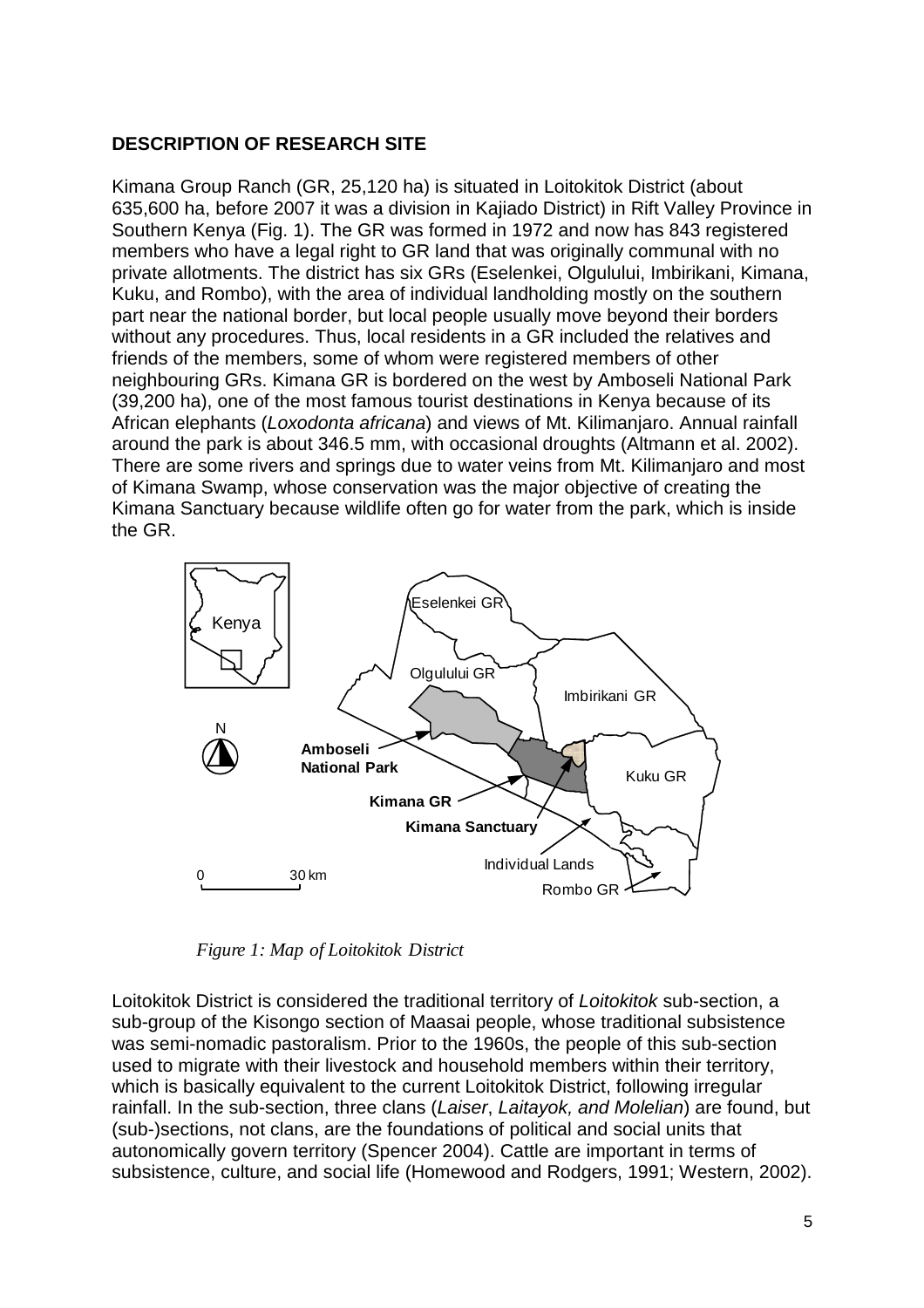The land was subdivided into three zones: grazing land for (mature) cattle, calves, and small livestock (goats and sheep), and these areas and water sources were managed under the direction of local leaders and elders. As explained above, permanent water resources existed around the current Kimana GR. After the 1970s, more and more local Maasai undertook farming due to severe droughts and herd losses (Campbell, 1993). In the 2000s, the GR decided and began to subdivide the GR's communal land so that each registered member received a 0.8-ha plot for cultivation around the water points, and a 24-ha parcel for livestock grazing. As individual plots were allotted, more people became serious about cultivation, but the risk of crop-raiding by wildlife increased. Non-Maasai people arrived in the area in search of fields or opportunities for small businesses, and are mostly found around towns.

Maasai society is ordered by the age-grade system. New age groups are formed about every 15 years, and with their formation, each age group moves up to the next-higher age-grade (Sankan 1971; Spencer 2004). The age-grade system is applied only for Maasai men, who first become warriors (il-murran) after circumcision, and subsequently become young (married) elders and senior elders (Spencer 1993: 142). Among the Maasai, hunting is practiced by warriors, and its main purpose is to kill wildlife that is dangerous to livestock and people. Only lions are given cultural meaning, and the success in lion hunting provides social status to warriors and leads to festivities with neighbours. Killing for bush meat was unusual and not admired behaviour, although at times of severe drought they hunt wildlife and eat bush meat. They utilise only specific parts of some wildlife, like lion manes as men's dress (headbands) for dancing, giraffe tails as flappers, and buffalo skins as material for warriors' shields. However, local human-wildlife relations in the research site have changed fundamentally as a result of the Maasai's agriculturalisation and sedentalisation through land subdivision, and a hunting ban (Meguro 2010).

# **RESULTS**

### **History of wildlife conservation in the Amboseli ecosystem**

In 1895 Kenya became a British protectorate and shortly after that suzerain/state-led wildlife conservation was introduced in the Amboseli ecosystem. In 1899 the Southern Game Reserve (around 34,000  $km^2$ ) was established and incorporated the territory of Loitokitok sub-section. The purpose of the game reserve was to protect both wildlife and local people (Western 2002). The national park system was introduced into Kenya in 1945, and the focus of national conservation policy shifted from hunting management to land (habitat) protection (Western 1994a). By this time, Amboseli had become a famous tourism destination among Europeans, and the creation of Amboseli National Park was proposed in order to conserve a variety of wildlife there (Smith 2008). However, since local people would be ejected from the park if created, there was fierce local opposition and killing of wildlife. As a result, Amboseli remained a national reserve where local people were able to use resources and live inside (Western 1994a). In 1968, the Ministry of Tourism and Wildlife re-proposed the creation of a national park, but the local Maasai rejected the idea and killed wildlife again as a sign of their antipathy. In 1971, President Kenyatta announced that Amboseli would be a national park and this time again, Maasai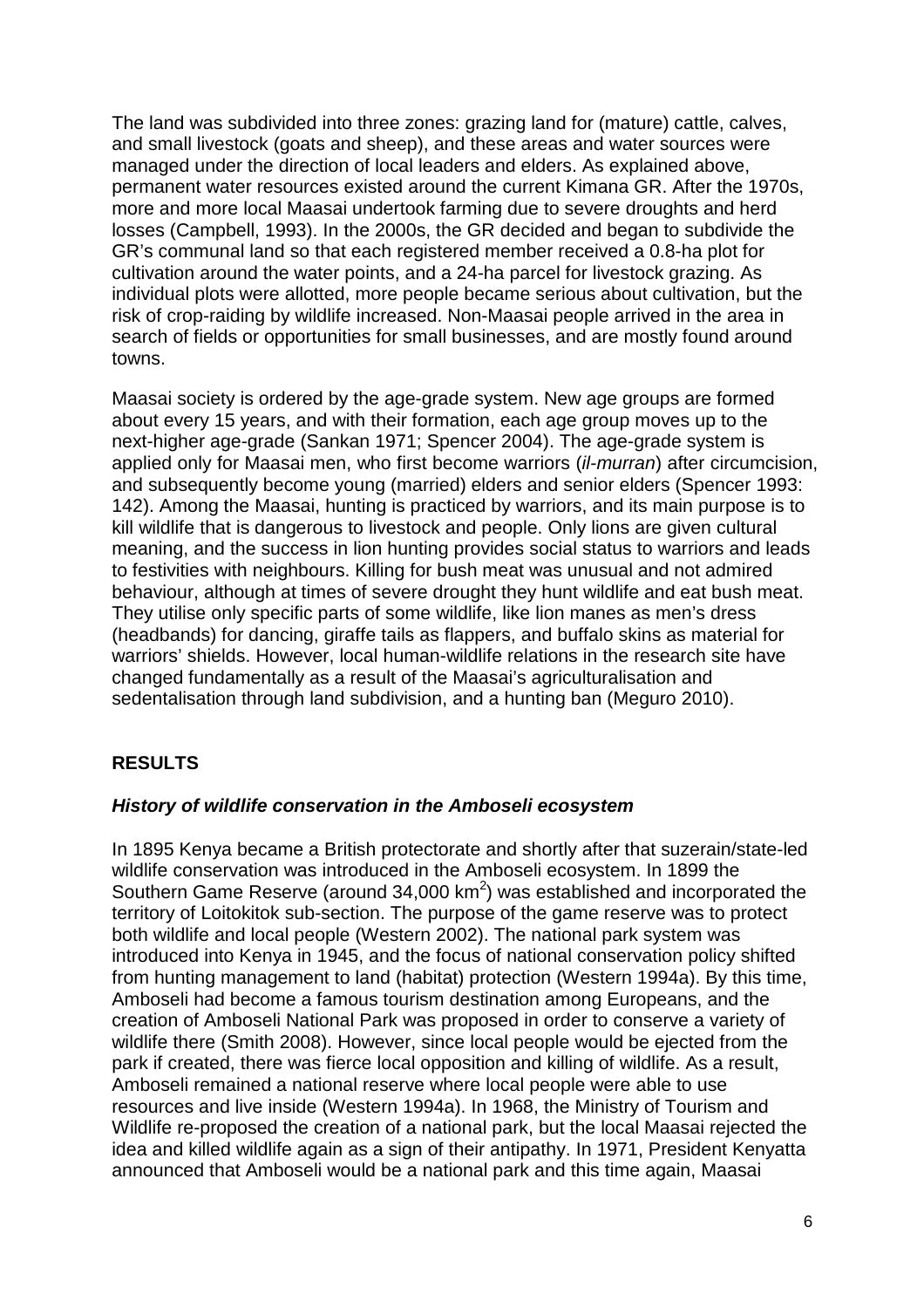warriors killed several kinds of wildlife. However, at last in 1974 Amboseli National Park was established and local people were removed from within it (Smith 2008).

"Development Plans for Amboseli" is a "background" of the CBC approach that was worked out in 1973 with David Western playing the central role (Western and Wright 1994). The plan suggested that core areas were conserved (preserved) without human intervention while major parts were opened to local people and wildlife so that they can live in harmony. Tourism development was proposed, and benefits were planned so as to reach local communities (Western 1994a). This development and conservation plan was devised through communication and collaboration among various stakeholders at that time. As explained above, David Western (a white researcher from outside) was the key person, but he worked together and negotiated with other researchers (the Institute for Development Studies at the University of Nairobi), leaders in the local Maasai community (elders and an area MP), governmental organisations (Game Department, the Ministry of Tourism and Wildlife, and the Ministry of Livestock Development), and international organisations (the World Bank, the Food and Agriculture Organisation, and the New York Zoological Society) (Western 1994). However, as Western (1994a: 40) himself says, it was in the late 1980s that "the first genuine local initiatives" were sparked, and thus, most of the local people played no active role with regard to the completion of "Development Plans for Amboseli."

Kenya Wildlife Service (KWS) was established in 1990 and undertook CBC initiatives. While intensifying the crackdown against poachers, they started the distribution of park entry fees to adjacent communities, environmental education, and tourism development. Kimana GR received around Ksh. 1 million (around US\$ 13,000 in 2009) annually. In 1992, the KWS brought forth the idea of creating a wildlife sanctuary on the communal land with the intention of protecting an important water source outside the park (Kimana Swamp). The GR was told by the KWS that they would gain tourism income through the sanctuary, and agreed the plan in 1995. The Kimana Community Wildlife Sanctuary (6,000 ha) was officially opened in the following year under the management of a locally elected manager along with the GR committee. In 1999 a tourism company, African Safari Club (ASC), signed a contract with the GR and took over the management right of the sanctuary for a 10-year period (2000 to 2009). In 2004/2005, the GR received around Ksh. 8.8 million (around US\$ 120,000 in 2005) a year. With the income from the ASC, the GR realised the land subdivision. The local people rejoiced in the land subdivision because it led to hoped-for agricultural development. However, the expansion of agricultural fields threatened wildlife with habitat loss and segmentation.

In 2007, an international NGO, African Wildlife Foundation (AWF), started the CBC initiative to establish conservancies in order to protect a wildlife corridor between the national park and the sanctuary. The AWF persuaded local landowners whose 24 ha-plots were situated on the corridor to form landowners associations, and persuaded them to sign a conservancy contract as a group with the AWF. Game scouts were selected from among the members of each association to patrol their conservancy in order to chase away intruders and protect wildlife from poachers. Resource use in the conservancies was restricted, but the landowners received Ksh. 30,000 (around US\$ 390) annually. The AWF attempted to establish four conservancies, and by January 2009 achieved contracts with two groups.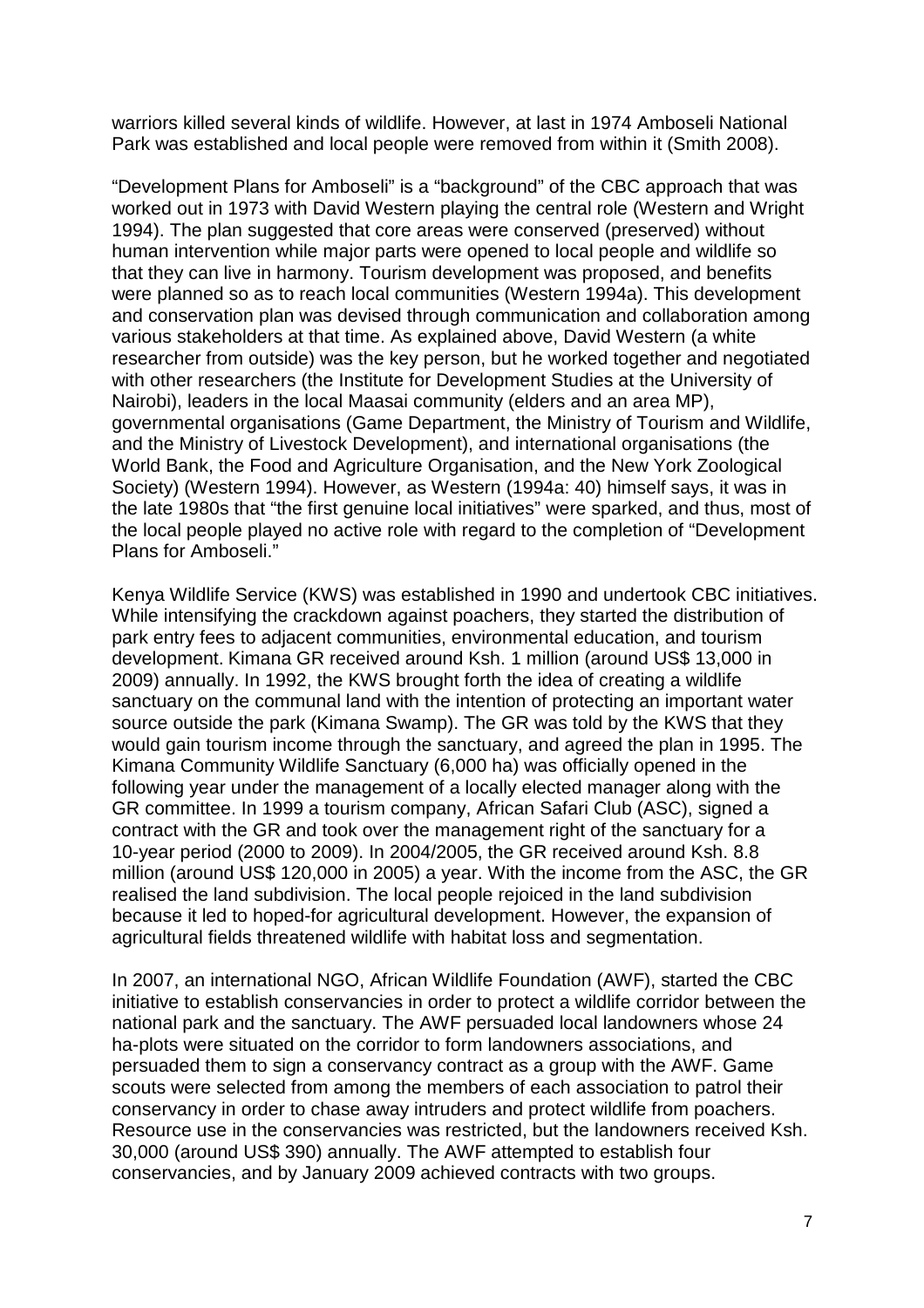#### **Intentions of outsiders**

The basic philosophy of CBC, crystallised in the "Development Plans for Amboseli", was reflected in Sessional Paper No. 3 of 1975, which is evaluated to be "a radical departure from the preservationist policies preceding it" because it recognised that "wildlife needed space outside the protected areas" (Kameri-Mbote 2008: 291). However, it was not until Kenya Wildlife Service was launched in 1990 that CBC was officially implemented in earnest. In 1996, under the directorship of David Western, the KWS started the "Parks beyond Parks" programme for pushing CBC initiatives on the 50th anniversary of Kenya's national parks. In this programme, CBC was explained as an attempt "to empower the person on the ground to benefit from wildlife and therefore take the initiative in conserving it, as he does his own cattle" (KWS 1996: 37). While the "essential ingredients" of CBC are empowerment, participation, awareness, and education, and its ultimate criteria are "how deeply the effort is embedded in each community's aspirations and how effectively its members' efforts sustain it" (Western 1994b: 507, 510), it is said that CBC "covers both new and traditional conservation methods, as well as conservation efforts that originate within or outside a community, so long as the outcome benefits the community" (Western and Wright 1994: 7). Benefiting local communities is critically important because it is the vital condition that local people approve wildlife conservation on their land. That is why most of the CBC projects on the ground are categorised as "benefit-based approaches."

To this end, in the case of the Kimana Sanctuary, the KWS and other donors (USAID, the World Bank, the EU, etc.) assisted and empowered the community in several ways. They constructed tourism facilities and provided necessary materials. A local manager selected from the community was trained in the KWS facilities, the GR committee held conservation-related seminars, and game scouts were trained by the KWS scouts. The sanctuary was first managed by the local management body. Local participation was achieved both in wildlife conservation and community development. However, the local management was abolished in three years and the sanctuary was leased out to the ASC due to the small profits realised. Compared to the ASC, the local people had neither enough capital for the investment in tourism facilities nor knowledge to effectively sell their products to the world market (Meguro forthcoming).

A series of local meetings were held in the Kimana GR to foster CBC initiatives, where local people and outsiders (the AWF, the KWS, local governmental officers, and representatives of local tourism business) conducted discussions. In these assemblies, one of the most popular statements made by the outsiders was that wildlife conservation was important because wildlife brought economic benefits to people. Tourism (income) is the very example mentioned by the outsiders to demonstrate the economic potential of wildlife, although specific benefit amounts were seldom mentioned. A KWS staff who came from the head office at Nairobi (the capital city of Kenya) said that wildlife conservation was important because the nation gained significant revenue from wildlife-related industries. He continued that the Maasai people were lucky because they had abundant wildlife on their land. Also, when local officers of the AWF talked with landowners about the conservancies, the officers said that the landowners were able to receive benefits if a tourism company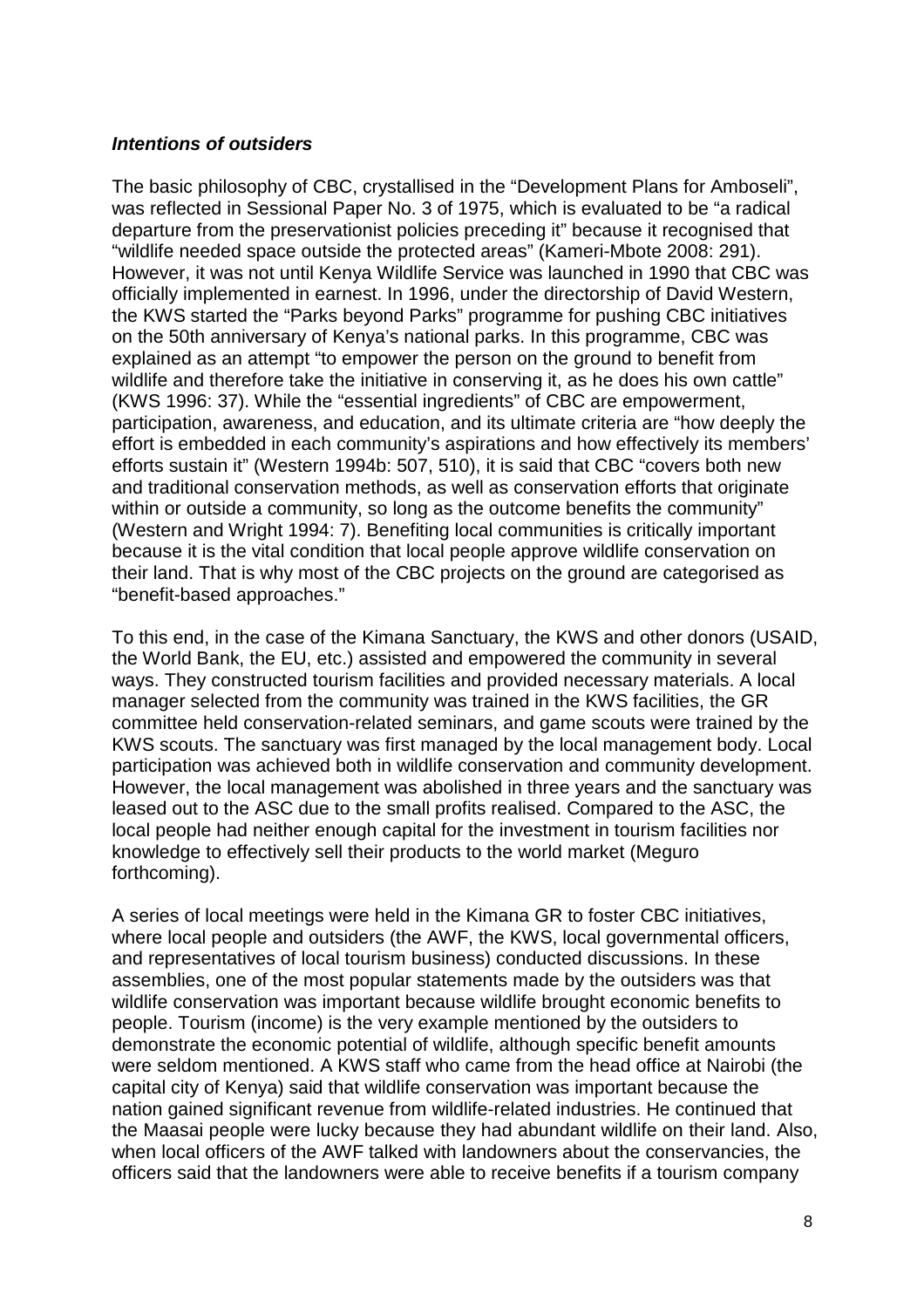was invited to run the business in the conservancies. When interviewed, a project manager of the AWF who was responsible to conservancies said that most of the local landowners had entered into a contract for conservancies because of monetary income (land fees of Ksh. 30,000 per year). With regard to the conservancies, bidding based on economic benefits was repeated, and neither environmental education nor enlightenment activities were attempted.

Originally, CBC strived for coexistence between local people and wildlife. Coexistence calls for land outside of protected areas to be open for wildlife. However, extensive crop-raiding occurred in Kimana, and in 2008, 77% suffered the wildlife damage (Meguro 2010: 58). Against these conditions, outsiders tried to persuade the people that wildlife was truly more beneficial than problematic so that they would accept wildlife conservation on their land and realise profits. In the meetings, the local people repeatedly asked them to provide higher income and more job opportunities (e.g., game scouts, cultural villages to sell souvenirs and perform traditional dances), and insisted that these activities must contribute to poverty reduction. However, these issues were discussed only from economic and benefit perspectives, and in terms of the importance of community participation or more direct involvement.

### **Local definition of wildlife conservation**

The secretary of the Kimana GR said that good conservation was meant to keep tourism inside the protected areas and stop wildlife from coming out of them. This opinion sounds like the request for separation in a "fortress conservation" manner rather than the coexistence recommended by CBC. According to Meguro (forthcoming), the majority think that wildlife conservation is important (81%) and that the construction of another sanctuary is a good idea (76%). However, the reasons they supported new sanctuaries are mostly economic (employment, monetary profit, and land subdivision), while only 4% (multiple answers) cited conservation. The people understand that the sanctuary provides job opportunities and funding for land subdivision. Such tangible benefits are the main reason for local support of the sanctuary. Although most of the respondents say that some species are acceptable for coexistence, with regard to where wildlife should stay, their answers are (inside) national parks, the sanctuary, and far away from houses and farms. No one approves of unimpeded wildlife movement on their private land because of the risk of wildlife damage. In fact, 91% have experienced crop-raiding so far, and only 11% think that wildlife brings more benefits than problems. In the Kimana GR as well, the sense of direct benefits has a significant effect on people's opinions, but even among the beneficiaries, only a quarter said that wildlife bring more profits (Meguro forthcoming). Opinions such as "I want to kill wildlife" are expressed not only by the expected agro-pastoral Maasai people, but also by sanctuary staff members and a person who received a scholarship from the KWS, worked for its environmental education programme, and understood the importance of ecosystem conservation.

Whereas the majority answered that conservation is important (Meguro forthcoming), their understanding of the term "conservation" disagrees with that of outsiders. In a meeting held by the AWF on 28th August 2008, local participants discussed the strong points and weak points, and the challenges faced by four major local subsistence occupations: agriculture, livestock husbandry, business, and wildlife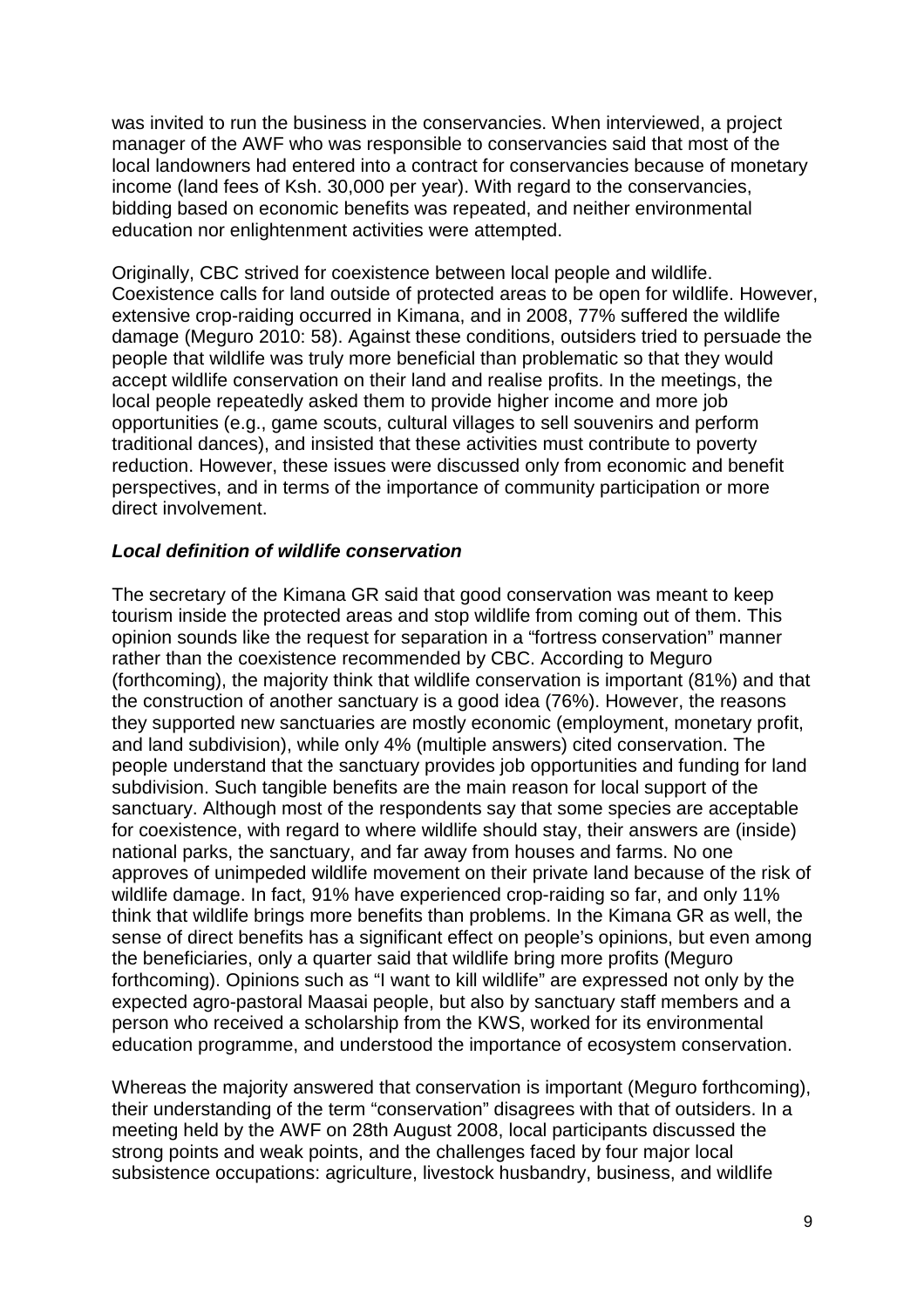(tourism). Conclusions on wildlife included: "Wildlife cannot live together on fields", "All benefits are monopolised by the government", "The government must compensate for damage", and "If the KWS want to protect wildlife, they should restrict wildlife to the park and enclose it with electric fences". On the possibility of community participation, most people said that the government or the KWS should carry out wildlife conservation, while only 4% named the local community as a body responsible for practicing conservation (Meguro forthcoming). This result indicates that most local people are not willing to help with wildlife conservation. And many people argue that the responsible bodies must build electric fences, keep wildlife away from people and fields, or chase them back into protected areas. These practices were obviously meant to sequester wildlife.

Therefore, wildlife conservation desired by the local people means activities to separate wildlife from local people that must be performed by governmental bodies without specific community participation. In one meeting called by the AWF to discuss conservancies, a local representative (the wife of a chairman who was absent) criticised the NGO for providing no allowances. To the local people, the meetings were somewhat bothersome, and not events they would voluntarily attend without any instant rewards. Now that the sanctuary was managed by the ASC and conservancies would be administered by the AWF (and tourism companies), the local people had no need to make conservation effort for the sake of benefits.

### **Interactions in local meetings**

In meetings, when the outsiders mentioned income and job opportunities provided by CBC initiatives, the people asked the amounts and number of such benefits, and they usually continued discussing it. Contrary to this, the issue of wildlife damage (crop-raiding) was seldom raised by outsiders. It became a subject of discussion mostly after local people asked whether the outsiders had specific provisions against HWC, nearly always resulting in an answer of no plan. The amount of land fees paid to local landowners of the conservancies had been agreed more than one year before contracts were signed, and while local people continuously requested compensation and electric fences, these countermeasures were not included in the contracts.

When the outsiders explained that wildlife is profitable, some local people complained that such benefits were never returned to the community, and others objected that wildlife brought more damage than benefits. When a KWS staff asked the local people to establish more sanctuaries for the purpose of acquiring more wildlife benefits, he called the sanctuaries places for "making friends (with wildlife)." This phrase ignited emotional opposition, and community members how they could make friends with very harmful creatures, or asked how they should deal with wildlife that encroaches on and destroys their fields. After these objections, the KWS people answered that the construction of sanctuaries was one method. However, the local people were not satisfied with this answer and kept arguing that they will not make friends as long as wildlife exit the sanctuary and encroach on their land. Finally, the local people requested that wildlife be confined to the protected areas, but the KWS people rejected it for the reason that wildlife cannot be kept inside. While saying so, he showed no sympathy or apology for the victimisation of the local people. In the discussion of conservancies, local landowners urged the AWF to build electric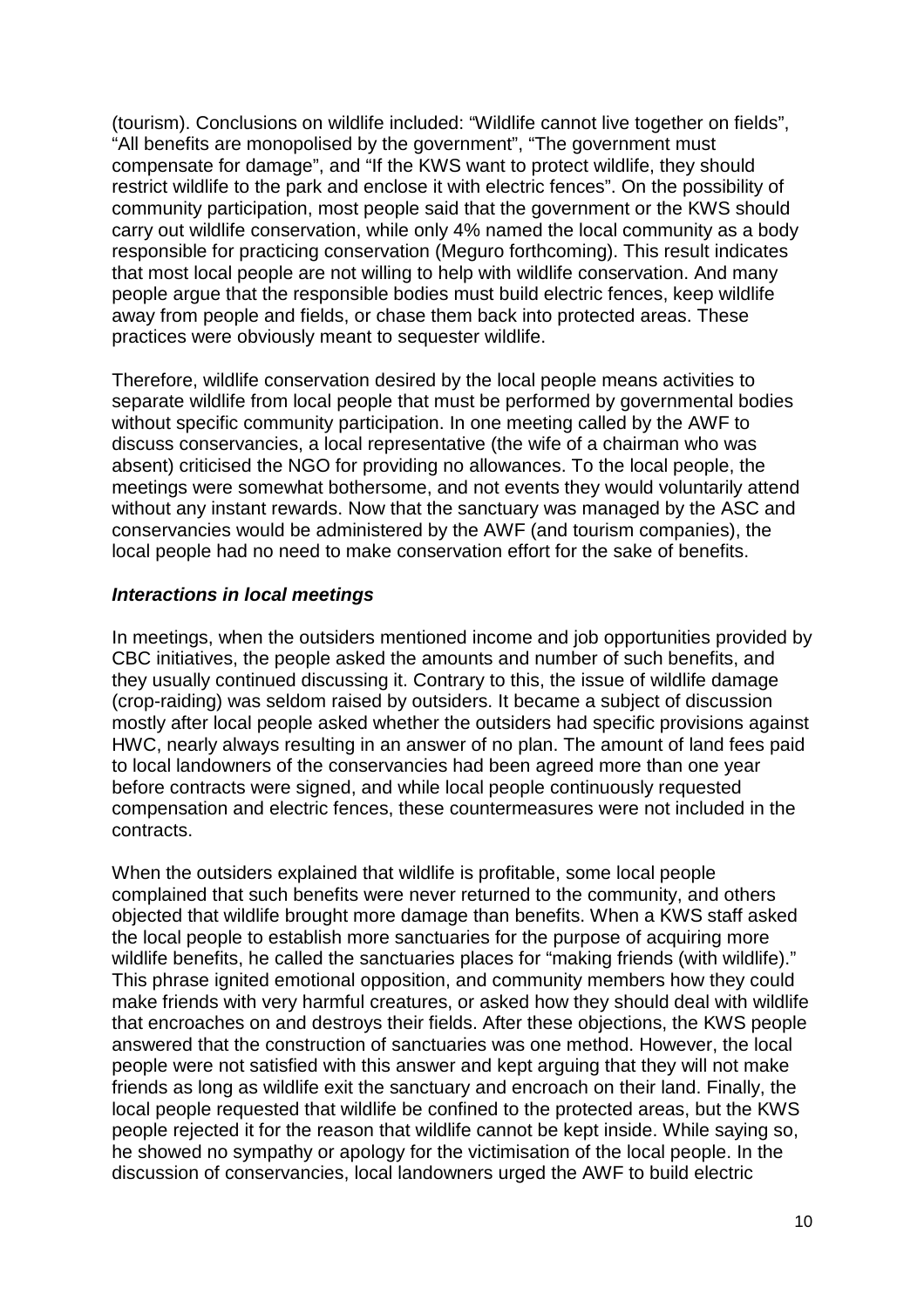fences, saying that if the AWF would not promise their construction, they would kick out the AWF and partner with other developers. The AWF responded that if they obtain more funding from international donors, they would do so. The people satisfied themselves that the AWF had made a promise to them. The project manager said that the organisation was hungry for money, and it is as much as they can do to keep running the project with limited budgets.

The local people and the outsiders knew the potential of wildlife-based tourism and the occurrence of crop-raiding. While the benefits of wildlife were noted and discussed by both sides with some agreement reached, HWC were made into an issue mostly by the local people, and the countermeasures they requested were not approved by the outsiders. In these meetings, the outsiders described wildlife as profitable natural resources and said that conserving its habitat was necessary to gain benefits, while the local people regarded wildlife as destructive creatures and asked the outsiders to sequester wildlife from humans in the name of conservation.

# **DISCUSSION**

### **Discrepancy in the understanding of conservation**

At the beginning of suzerain and state-led conservation, local people in Amboseli lived side-by-side with wildlife inside protected areas, although other sections experienced land-grabbing and exclusion from their customary land (Hughes 2006). The people resisted the establishment of a national park and for while they were successful. With the introduction of the national park system, governmental organisation was rearranged and the policy focus changed, but generally speaking, local people were seen as actors who had no connection to wildlife conservation. When the draft of the "Development Plans for Amboseli" was submitted to local elders in the late 1960s, a foreign researcher thought that certainly such a fair and logical proposal would be accepted by the local people, but the local people disagreed with the plan because they dreaded land grabbing by the government under the guise of the plan. While outsider conservationists thought rationally or scientifically, local opinion was occupied with the bad memory of the suzerain and top-down governmental approaches. For conservationists, objectiveness and rationality of the plan itself were important, but for local people the central concern was the plan's hidden agenda and the possibility of betrayal, with the content being less important. The concerns of the two sides did not mesh.

It took around three years to reach agreement on Kimana Sanctuary, and it opened with considerable community participation. Its starting conditions were ideal as a CBC project because local people fully participated in its management. However, the sanctuary was later leased out to the ASC due to the small benefits obtained, and the community retreated from the front line. This management change brought an increase in profits and led to agricultural development through land privatisation. Local people now understand that wildlife has economic potential, and that outsiders are necessary developers or managers of wildlife. KWS (1996) increases empowerment, benefits, and initiative as the major components of CBC in Kenya. The second objective of these was achieved, which led to the realisation of the hoped-for community development. Yet, the first objective was not fulfilled because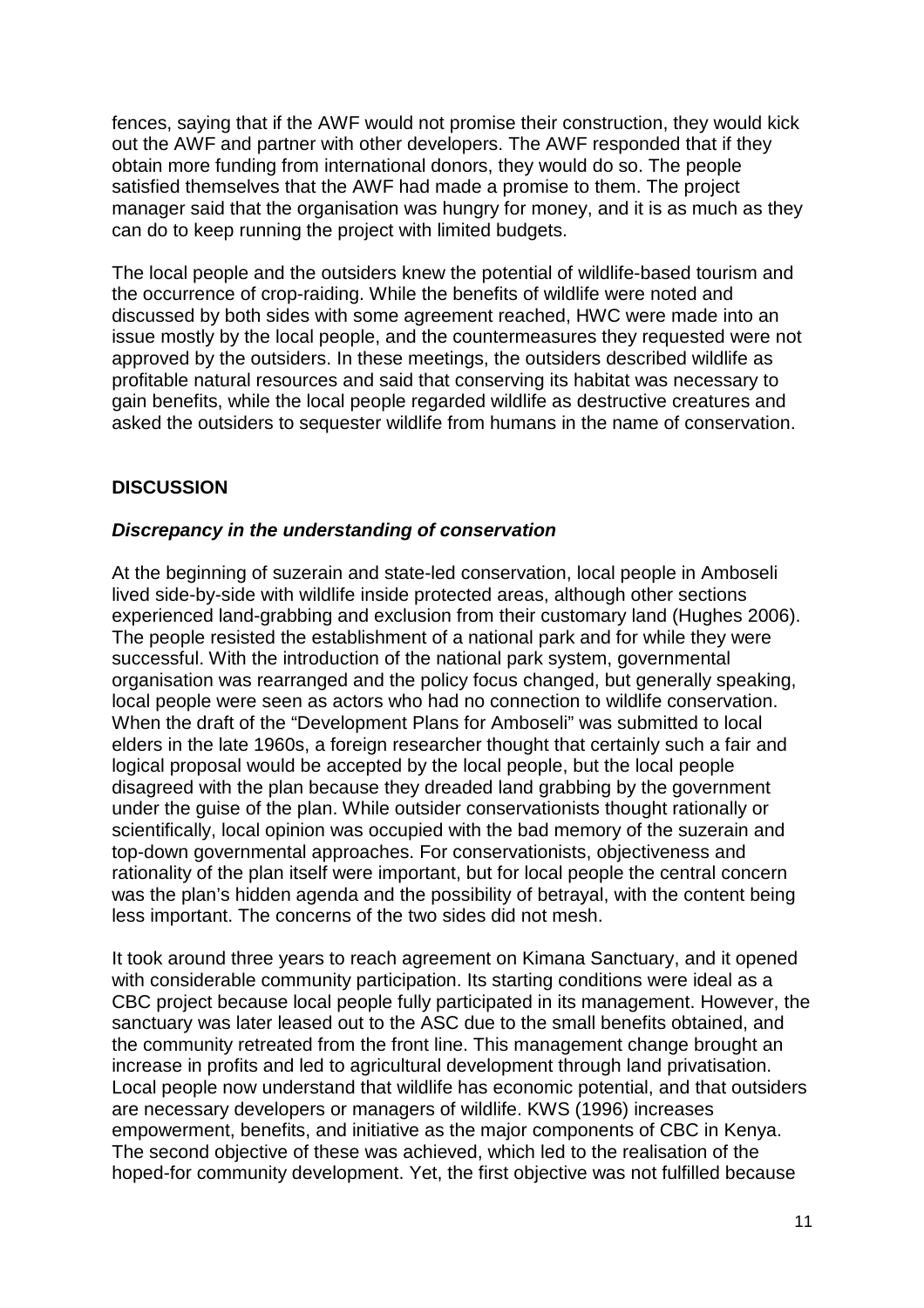the people entrusted the management of the sanctuary to the ASC. Regarding the third objective, the local people approved conservation but their understanding of the term differed from that of outsiders, indicating the lack of will to put it into practice. Further, the expansion of cultivated fields as a result of the sanctuary providing a substantial amount of money to the community is a good reason for conservationists to worry. In the African savanna, the expansion of agriculture is the major historical reason for the destruction of the elephant population (Hoare 1999), which is a main tourism resource in Amboseli. What is more, because of the higher risk of wildlife damage to agriculture than to pastoralism, the people became more antagonistic to wildlife that ventured outside the protected areas. In line with the aims of Kenya's CBC, the sanctuary taught the local people the economic value of wildlife, but it brought about development that is contradictory to that intended by the outsiders. This is because the outsiders overlooked the possibility that economic benefits bring about future changes (Meguro forthcoming), a situation that proceeded from the discrepancy in the understanding of conservation.

In the case of the conservancies, local landowners assent to the proposals from an economic perspective. They agree with the outsiders on the profitability of wildlife, but they do not take the same stand on wildlife damage. Local people are afraid that elephants will intrude into their cultivated land, and they want some effective measures implemented. The opinion of the AWF is that wildlife naturally comes out of the conservancies, and so damage is almost inevitable. The difference in views on wildlife leads to conflicting opinions on the extent to which wildlife conservation needs to be carried out. The same word was used in totally opposite ways, reflecting the different values or understanding of these two groups. This gap has already caused friction. In 2010, the chairman of the landowners association in Osupuko said that they felt betrayed by the AWF because it did not put up electric fences. He said that without the fences, they would not renew contracts with the AWF. He insisted that the issue of electric fences was in the contracts. But in fact his statement was not true and he misunderstood the English-language contracts, which he could not read well. The landowners at first were delighted with money from conservancies, but recently more members have been demanding an increase in the payment amount. The AWF managed to have the local people understand the profitability of wildlife, but there is no agreement on the other important issues of HWC. Because benefits (what are wildlife benefits, and how to realise them) dominated the discourse in the meetings, other issues received only scant attention from stakeholders.

### **Applicability of neo-liberal CBNRM**

When the "Development Plan for Amboseli" was accepted by the local community, the area MP played a decisive role against the elders' hesitation, which was a top-down and patriarchal way of collective decision-making (Western 1994a). By contrast, matters concerning the Kimana Sanctuary have been decided basically in annual general meetings of the GR. The corruption of the GR committee is suggested in the literature (Mburu et al. 2003), and at the meeting held on 3rd Dec 2008 the secretary was accused of embezzling GR income. The AWF pays the money to the landowners of the conservancies directly to each individual bank account. The people appreciate this manner of payment, and no problem about money distribution has occurred in the associations. In this way, the people in the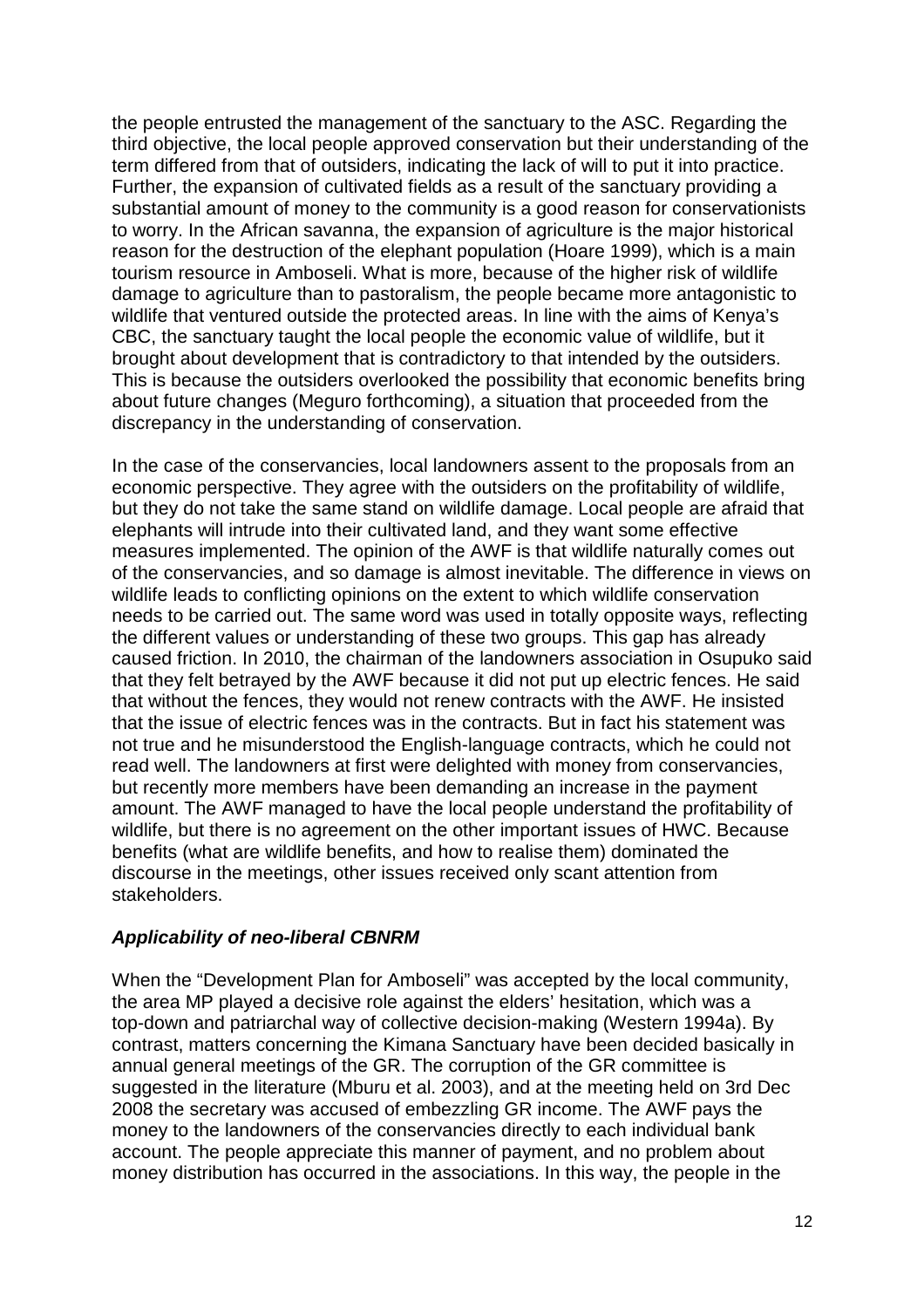Kimana GR have a history of collective action, which became more individualistic and free from traditional authority. However, the situation is still a somewhat distant from the suppositions underlying neo-liberal CBNRM (Child 2009a, 2009b; Jones and Murphree 2004).

Child (2009b: 437) stated that wildlife is a comparatively advantageous land-use form in areas like savanna ecosystems, and because of its virtues, people living in wildlife habitat are thought to act collectively in order to profit from fugitive natural resources. However, from the experience in Kimana, two fundamental critiques are raised. First, wildlife habitat is very broad compared to local political, social, and economic units. The distribution of several types of wildlife in the Amboseli ecosystem covers all of six GRs in the district, and some even extend to the Tanzanian side (KWS and Tanzania Wildlife Research Institute 2010). Now that each GR has its own development activities (e.g., tourism development with each own developers/investors), the traditional unity as a sub-section is weak. The Kimana GR has already subdivided its communal land, leading to more household-based economic activities. Although most of the land of the other GRs is still under communal title and the traditional age-grade system still exists, even if weakened, when the population of the district exceeded 130,000 (137,496 according to the national census in 2009), it was no longer realistic to set proprietorship and form a single wildlife and landholder forum or conservancy in the ecosystem based only on neo-liberal individualism.

The second question is how to measure and realise the economic value of wildlife. Neo-liberals discuss this as if the price of each type of wildlife can be determined uniformly in the market. However, the amount of income from (non-consumptive) tourism-based utilisation depends on such non-wildlife aspects as tourism facilities, access to the habitat, and advertising technique. The difference in monetary income to the community between the two management bodies demonstrates that even if wildlife is abundant with good tourism value, local people can not get its price (Meguro forthcoming). Neo-liberal CBNRM is called "rights-based conservation" and differentiated from the former "incentive-led conservation" (Child 2009a), but it overlooks situations in which local people lack sufficient "capabilities" (Sen 1985), which prevents full use of resources entitled to them to generate profits. Also, when the landowners of the conservancies demand higher land fees, they have no economically rationalised price. In Kimana, wildlife has value and the people acquire more power and rights to it, but they do not have the capability to utilise it by themselves.

### **Overlooked issues by pluralistic and deliberative CBC**

The central difference between the two approaches is whether to admit the need of deliberative processes to mediate different values found in wildlife by different stakeholders. In Kimana, the motivational factor for local people to join the conservation initiative is to obtain economic and material benefits with outsiders taking the lead. Yet, the outsiders prioritise wildlife conservation outside the protected areas over the compensation for wildlife damage, while local people have the opposite priorities. Local people and outsiders have different opinions on how to deal with wildlife outside protected areas, but conservation on people's land remains a concealed subject, and HWC become an issue only when local people complain.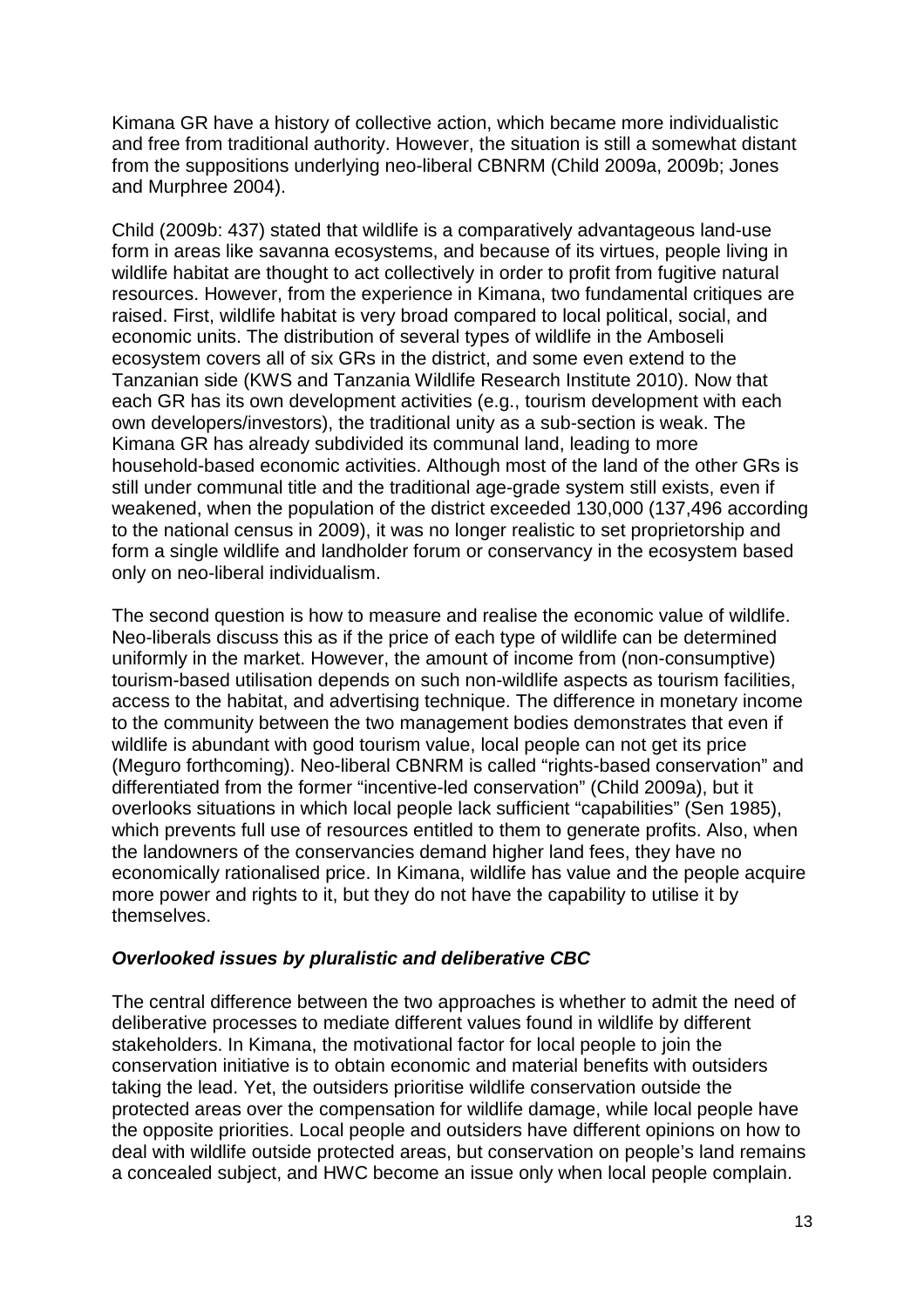An urgent question posed by the Kimana case is how make progress on substantive deliberations concerning the "invited spaces" (Cornwall 2004: 1-2) where local people show little eagerness to participate in or assume the burden of wildlife conservation while their hope for effective countermeasures against problem animals is denied. In this connection, the importance of keeping a historical perspective on local subsistence strategies and human-wildlife relations is suggested (Meguro forthcoming).

Berkes (2007: 15190) explained that deliberation is "processes for communication and for raising and collectively considering issues in which the various parties engage in discussions, exchange observations and views, reflect on information, assess outcomes, and attempt to persuade each other". The communication processes in Kimana cannot be called deliberative, because although the various actors engage in dialog, their manner seemed one-way rather than interactive. The outsiders listened to the local people telling about dangerous animals, but did not commiserate as far as I observed. Also, when the outsiders made conditional offers, the local people accepted them as if they were non-conditional, and criticised them, sometimes calling them "liars", when the perceived promise was not fulfilled. These attitudes retarded the establishment of mutual trust and partnership.

The local people thought that conservation was the government's task. The history of suzerain/state-led policy and changes in the local human-wildlife relationship were seen as background. First of all, the government have "protected" or worked for the sake of wildlife, and monopolised its benefits without any return to local communities. The autobiographic literature of past conservation practices in Amboseli (Smith 2008; Western 2002) records local complaints about how outsiders favour wildlife, and even now, local people make similar complaints. This antipathy may be strengthened by the experience of losing customary land to other peoples (white settlers and agricultural peoples). A second background factor concerns local human-wildlife relations. When semi-nomadic pastoralism was the major means of subsistence, people and wildlife moved to the same land in search of water, grass, preys, and the like. When people hunted wildlife, the wildlife attacked livestock and people. This resulted in coexistence with wildlife with a certain distance of separation and tension, and in this era only lions had significant meaning, in a cultural and social sense, because hunting them proved warriors' bravery and gave them fame (Meguro 2010). This mode of coexistence has changed to a one-sided relation in which local people are victims with no means to deal with elephants, which are now the main problem animal since agriculture became the major subsistence means to more people, and the KWS reinforced control over hunting (Meguro 2010).

Recently the local people have suffered acute wildlife damage to their livelihoods and to substantial wildlife benefits, but before that, local people have a long history of regarding wildlife as problematic or at least worthless, rather than seeing it as something like a resource. CBC theory arose on the recognition that wildlife in savanna ecosystems was fugitive, and required wide-open areas. However, it did not cover HWC or explain the possibility that fugitiveness would become destructiveness. For the outsiders who come to the field occasionally and concentrate their attention on local concerns, HWC look exceptional and non-critical, but the local people consider them critical because they thought that nearly all fields were at risk of being attacked by elephants. Many people, including the GR committees, said that they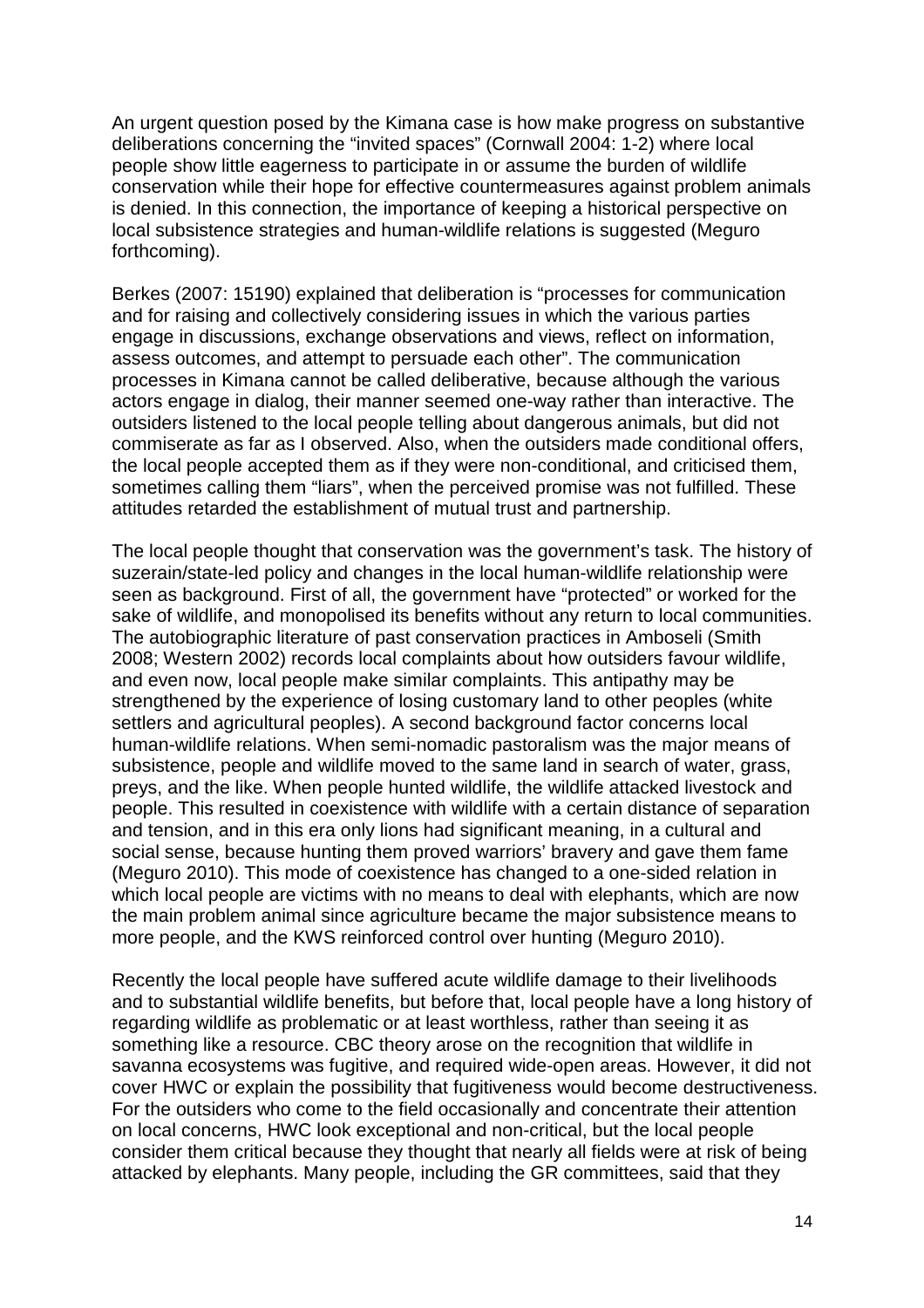realised wildlife benefits only after receiving direct and personal benefits in recent decades. To the Maasai people, the negative side of wildlife is more easily realised. Although crop-raiding is a relatively new phenomenon and elephants were not so problematic before, they have lived side by side with dangerous wildlife. Therefore, when they cannot believe the economic potential of wildlife, they hope that the harm of wildlife will be eliminated rather than waiting with anxiety for unreliable persons to bring benefits. The outsiders in Kimana did not understand such subtleties of local feelings and just tried to persuade them to accept wildlife on their land in anticipation of wildlife benefits. Like the criticism of Young (1996) in the theory of deliberative democracy, personal and emotional affairs tend to be excluded from the deliberative process in public spaces. Berkes (2007: 15188) pointed out that "context (history, politics, and culture) is important in understanding a particular case," but we cannot depend only on reason. In order to have rapport and to exchange views and discuss values, a necessary step is to understand, sympathise, and relive or embody in oneself the personal experiences and feelings of local personalities. When we listen to what others say, translations always accompany it. Deliberation is necessary for the collaboration of numerous stakeholders, but there is room for improvements so as to take advantage of the freshness and liveliness of peoples' experiences and expressions.

### **CONCLUSION**

Among stakeholders there are many objectives and differences among them. Due to the realisation of community development with income from the sanctuary, local people now understand the value of wildlife. On this point, CBC imbued local people with the same opinion as that of the outsiders. However, with regards to other important conservation issues like HWC and the conservation of outside protected areas, the local people and outsiders have opposing ideas, and these are not discussed in the local meetings. In addition, the people in Kimana have a totally different understanding of the concept of "conservation", and their priorities regarding HWC and conservation on their land are likewise opposite to those of the outsiders. This situation is that anticipated by the pluralistic approach, but not what is assumed by the neo-liberal model. In the Kimana GR, communal land is privatised and local people understand that wildlife bring benefits. However, the income from wildlife depends on wildlife-independent economic conditions, and the people do not understand what amount of money they should receive, as they rely on outsiders for wildlife benefits. These conditions run counter to the understanding of neo-liberal CBNRM theory, in which local landowners themselves make decisions to optimise returns. Economic incentive is central to local people, but the decision-making model seems inadequate for understanding the local dynamics of interaction among stakeholders.

The fugitiveness of wildlife is problematised by Child (2009b) from the viewpoint of internalisation of cost and benefit at the individual level, but in Kimana, the problem is the fact that fugitiveness turns into destructiveness. Outsiders strive to conserve fugitive wildlife on their habitat as their top priority, but when it is impossible for local people to clearly gauge the value of wildlife, and when they distrust outsiders, they want immediate and effective measures against HWC and do not want to wait for benefits. Various stakeholders come together and they seem to be having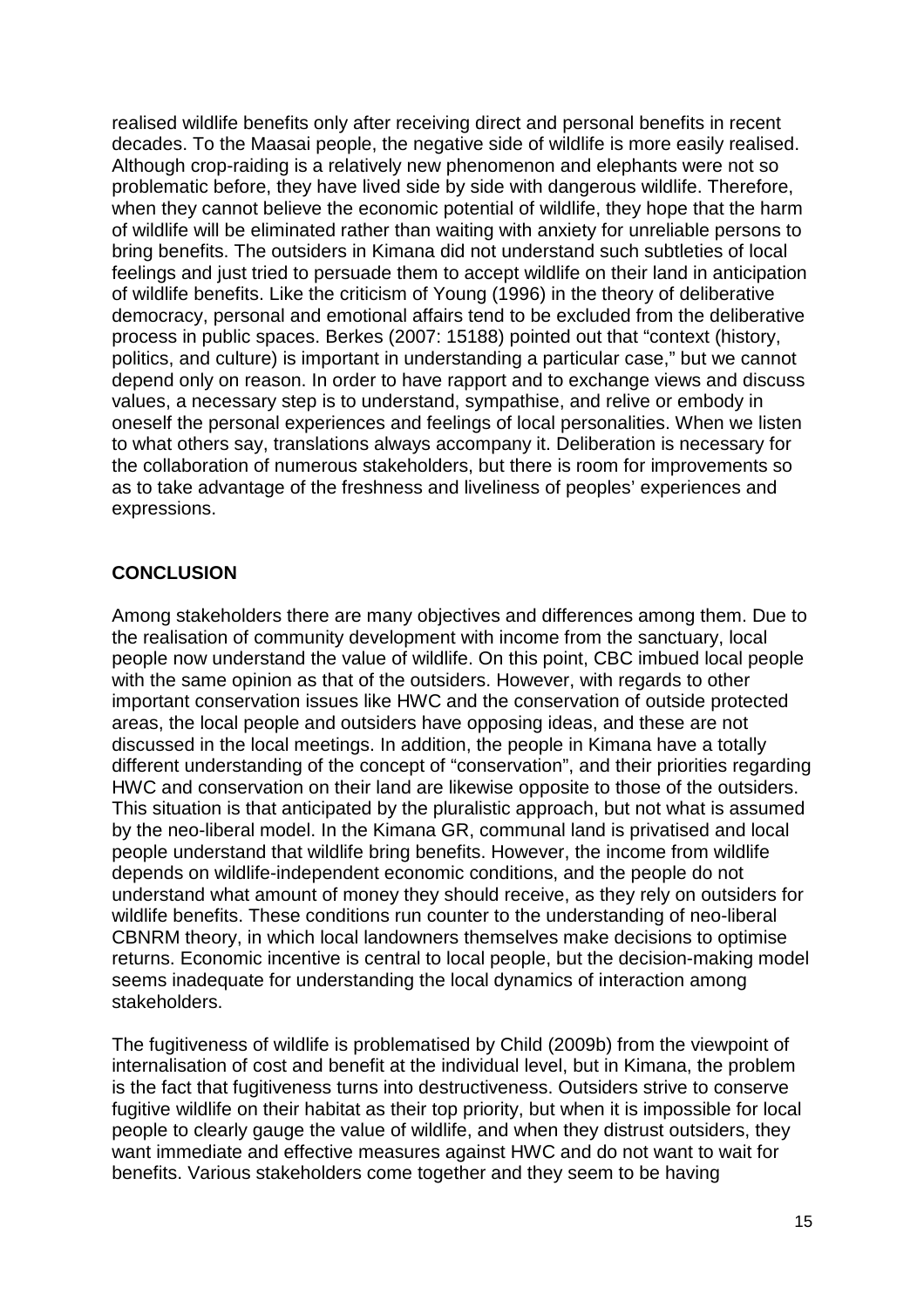discussions, but the communication is one-way, not interactive. For the deliberative process to work, the parties must form social networks and establish social capital (Folke et al. 2005), but the historical experiences of coercion in the name of wildlife conservation leads to the current local distrust of outsiders. This feeling is reinforced with the neglect of local requests to do something about HWC. In order for outsiders to achieve partnership and collaboration with local people, consideration of HWC is essential because it directly affects local livelihood. However in the process of deliberation, other stakeholders need to lend an ear to local people's grievances born of serious human-wildlife conflicts, and empathise with and embody in oneself them.

### **LITERATURE CITED**

Altmann, J., S. C. Alberts, S. A. Altmann, and S. B. Roy. 2002. Dramatic change in local climate patterns in the Amboseli basin. African Journal of Ecology 40:248–251.

Archabald, K. and L. Naughton-Treves. 2001. Tourism revenue sharing around national parks in western Uganda: Early efforts to identify and reward local communities. Environmental Conservation 28(2):135–149.

Berkes, F. 2004. Rethinking community-based conservation. Conservation Biology 18(3):621–630.

Berkes, F. 2007. Community-based conservation in a globalized world. Proceedings of the National Academy of Sciences of the United States of America 104(39):15188–15193.

Campbell, D. J. 1993. Land as ours, land as mine: Economic, political and ecological marginalization in Kajiado District. In Being Maasai: Ethnicity and Identity in East Africa, eds. T. Spear, and R. Waller, 258–272. Oxford: James Currey.

Child, B. 2004. Parks in Transition: Biodiversity, Rural Development and the Bottom Line. London: Earthscan.

Child, B. 2009a. Conservation in transition. In Evolution and Innovation in Wildlife Conservation: Parks and Game Ranches to Transfrontier Conservation Areas, eds. H. Suich, B. Child, and A. Spenceley, 3–15. London: Earthscan.

Child, B. 2009b. Innovations in state, private and communal conservation. In Evolution and Innovation in Wildlife Conservation: Parks and Game Ranches to Transfrontier Conservation Areas, eds. H. Suich, B. Child, and A. Spenceley, 427–440. London: Earthscan.

Cornwall, A. 2004. Introduction: New democratic spaces? The Politics and dynamics of institutionalised participation. Institute of Development Studies Bulletin 35(2):1–10.

Gillingham, S. and P. C. Lee. 1999. The impact of wildlife-related benefits on the conservation attitudes of local people around the Selous Game Reserve, Tanzania. Environmental Conservation 26(3):218–228.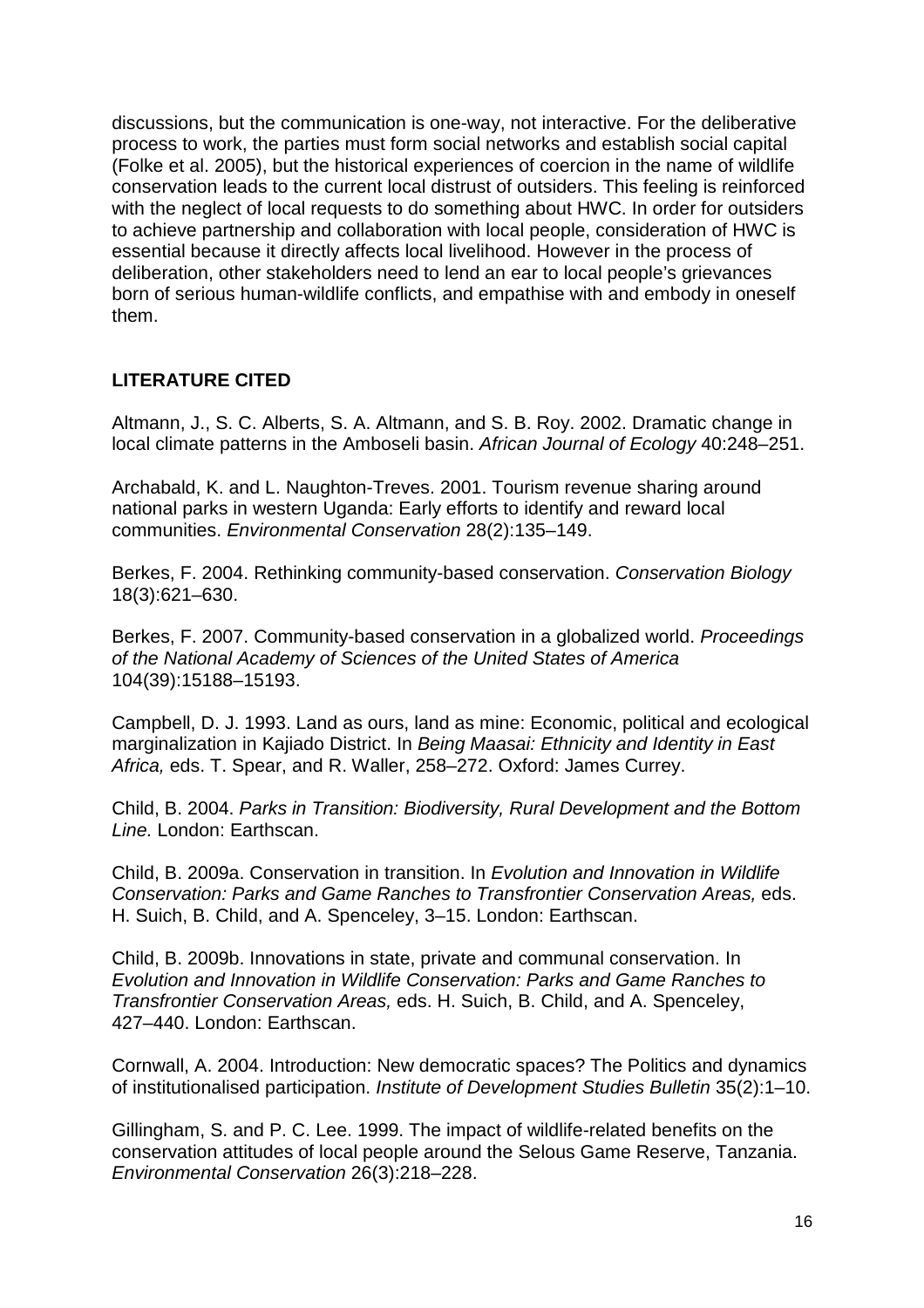Folke, C., T. Hahn, P. Olsson, and J. Norberg. 2005. Adaptive governance of social-ecological systems. Annual Review of Environmental Resources 30:441–473.

Hoare, R. E. and J. T. Du Toit. 1999. Coexistence between people and elephants in African savannas. Conservation Biology 13(3):633–639.

Homewood, K. M. and W. A. Rodgers. 1991. Maasailand Ecology: Pastoralists Development and Wildlife Conservation in Ngorongoro, Tanzania. Cambridge, UK: Cambridge University Press.

Hughes, L. 2006. Moving the Maasai: A Colonial Misadventure. Hampshire: Palgrave Macmillan.

Infield, M. and A. Namara. 2001. Community attitudes and behaviour towards conservation: An assessment of a community conservation programme around Lake Mburo National Park, Uganda. Oryx 35(1):48–60.

Jones, B. and M. Murphree. 2004. Community-based natural resource management as a conservation mechanism: Lessons and directions. In Parks in Transition: Biodiversity, Rural Development and the Bottom Line, ed. B. Child, 63–103. London: Earthscan.

Kameri-Mbote, P. 2008. Aligning sectoral wildlife law to the framework environmental law. In Environmental Governance in Kenya: Implementing the Framework Law, eds. C. O. Okidi, P. Kameri-Mbote, and M. Akech, 281–304. Nairobi: East African Educational Publishers.

Kenya Wildlife Service (KWS). 1996. National Parks of Kenya 1946–1996: 50 Years of Challenge and Achievement Parks beyond Parks. Nairobi: KWS.

KWS and Tanzania Wildlife Research Institute. 2010. Aerial Total Count: Amboseli-West Kilimanjaro and Magadi-Natron Cross Border Landscape; Wet Season, March 2010.

http://www.kws.org/export/sites/kws/info/publications/census\_reports/Amboseli\_West \_kili\_Magadi\_Natron\_2010\_census\_report.pdf (accessed October 23, 2010).

Kideghesho, J. R., E. Røskaft, and B. P. Kaltenborn. 2007. Factors influencing conservation attitudes of local people in western Serengeti, Tanzania. Biodiversity Conservation 16:2213–2230.

Meguro, T. 2010. Current relations between pastoralists and wildlife in east Africa: From the case of the pastoral community in agriculturalization in southern Kenya. Japanese Journal of Human Animal Relations 26: 55–65 (in Japanese).

Meguro, T. forthcoming. Conservation goals betrayed by the uses of wildlife benefits in community-based conservation: The case of Kimana Sanctuary in southern Kenya. Human Dimensions of Wildlife.

Mburu, J., R. Birner, and M. Zeller. 2003. Relative importance and determinants of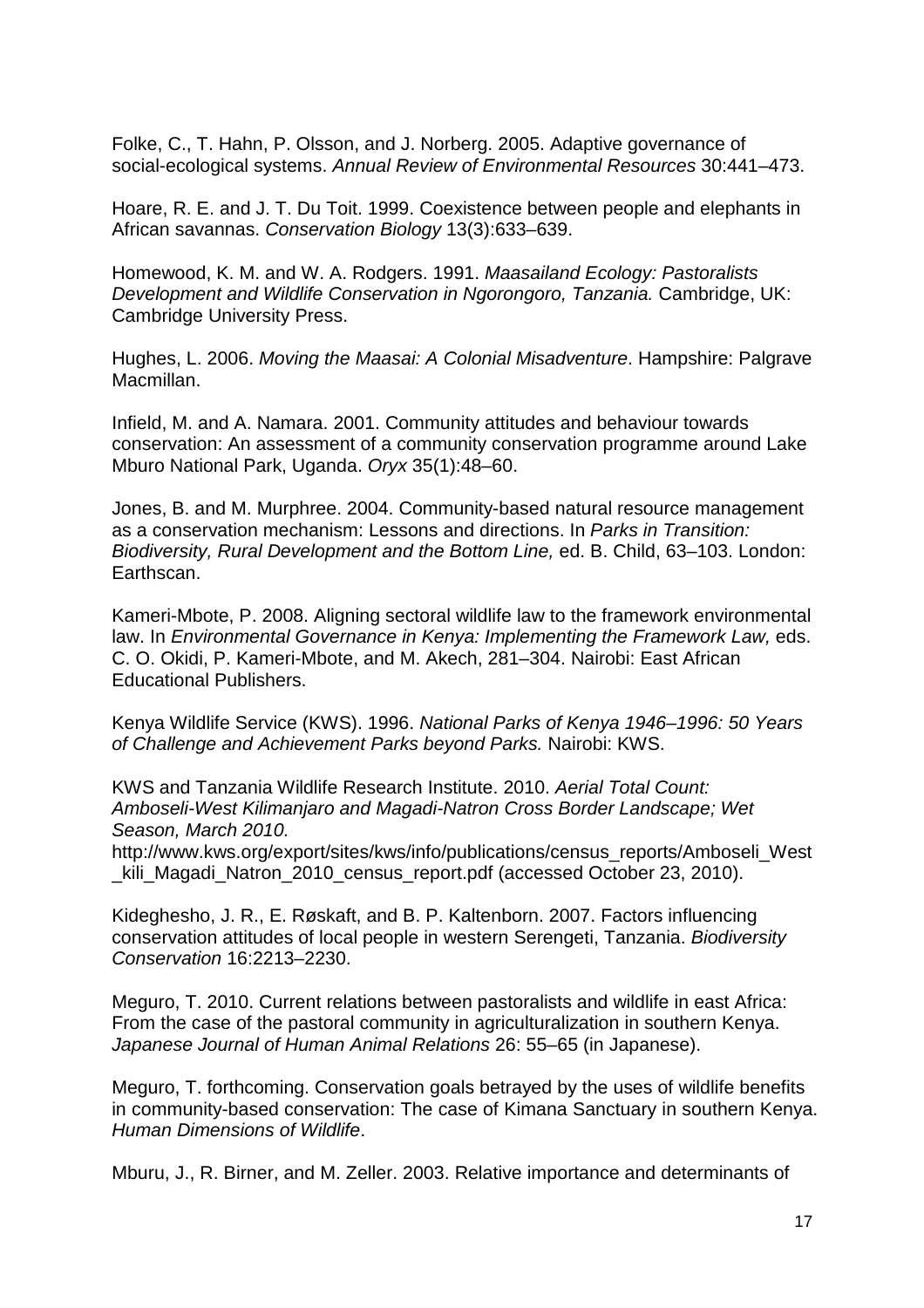landowners' transaction costs in collaborative wildlife management in Kenya: An empirical analysis. Ecological Economics 45:59–73.

Ostrom, E. 1990. Governing the Commons. Cambridge, UK: Cambridge University Press.

Parry, D. and B. Campbell. 1992. Attitudes of rural communities to animal wildlife and its utilization in Chobe Enclave and Mababe Depression, Botswana. Environmental Conservation 19(3):245–252.

Sankan, S. S. O. 1971. The Maasai. Nairobi: Kenya Literature Bureau.

Sen, A. 1985. Commodities and Capabilities, Amsterdam: North-Holland.

Smith, D. L. 2008. Amboseli: A Miracle too Far? East Sussex: Mawenzi Books.

Songorwa, A. N. 1999. Community-based wildlife management (CWM) in Tanzania: Are the communities interested? World Development 27(12):2061–2079

Spencer, P. 2004. The Maasai of Matapato: A Study of Rituals of Rebellion (new edition). London: Routledge.

Suich, H., B. Child, and A. Spenceley. 2009. Evolution and Innovation in Wildlife Conservation: Parks and Game Ranches to Transfrontier Conservation Areas. London: Earthscan.

Western, D. 1994a. Ecosystem conservation and rural development: The case of Amboseli. In Natural Connections: Perspectives in Community-Based Conservation, eds. D. Western, and R. M. Wright, 15–52. Washington, DC: Island Press.

Western, D. 1994b. Linking conservation and community aspirations. In Natural Connections: Perspectives in Community-Based Conservation, eds. D. Western, and R. M. Wright, 499–511. Washington, DC: Island Press.

Western, D. 1994c. Vision of the future: The new focus of conservation. In Natural Connections: Perspectives in Community-Based Conservation, eds. D. Western, and R. M. Wright, 548–556. Washington, DC: Island Press.

Western, D. 2002. In the Dust of Kilimanjaro (paperback edition). Washington, DC: Island Press.

Western, D. 2003. Conservation science in Africa and the role of international collaboration. Conservation Biology 17(1):11–19.

Western, D. and R. M. Wright. 1994. The background to community-based conservation. In Natural Connections: Perspectives in Community-Based Conservation, eds. D. Western, and R. M. Wright, 1–13. Washington, DC: Island Press.

Woodroffe, R., S. Thirgood, and A. Rabinowitz. 2005. The future of coexistence: